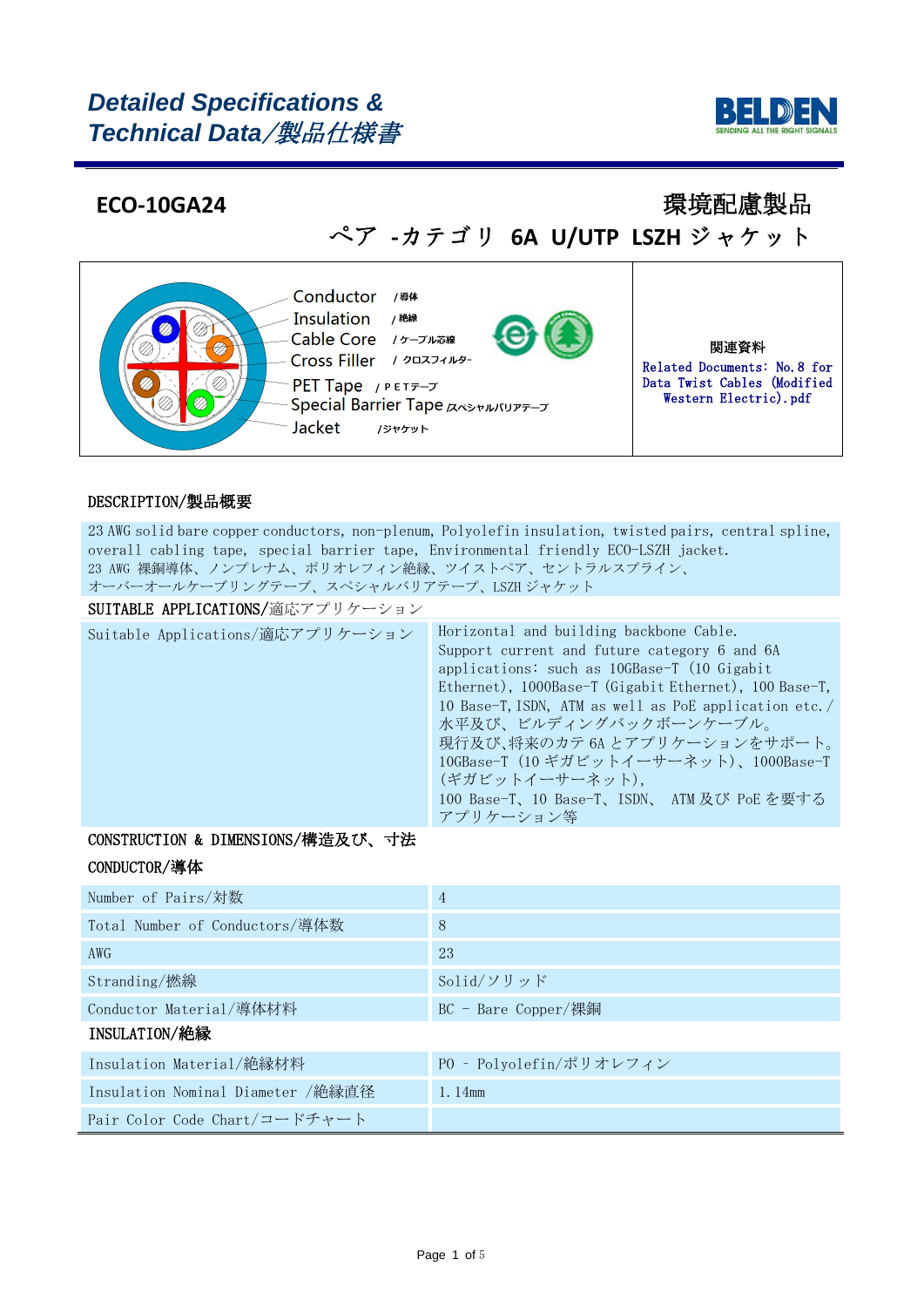

# ぺア **-**カテゴリ **6A U/UTP LSZH** ジャケット

| Pair Number/ペア番号                                    | Insulation Color/絶縁の色              |                                        |  |                                        |  |  |  |
|-----------------------------------------------------|------------------------------------|----------------------------------------|--|----------------------------------------|--|--|--|
|                                                     |                                    | Wire/ワイヤ 1                             |  | $\boldsymbol{2}$<br>Wire/ワイヤ           |  |  |  |
| 1                                                   |                                    | Blue/青                                 |  | White/白                                |  |  |  |
| 2                                                   |                                    | Orange/橙                               |  | White with Orange Stripe/<br>白に橙のストライプ |  |  |  |
| 3                                                   |                                    | Green/緑                                |  | White with Green Stripe/<br>白に緑のストライプ  |  |  |  |
| $\overline{4}$                                      |                                    | Brown/茶                                |  | White with Brown Stripe/<br>白に茶のストライプ  |  |  |  |
| OVERALL CABLING/オーバーオールケーブリング                       |                                    |                                        |  |                                        |  |  |  |
| Overall Cabling Fillers/オーバーオールケーブ                  |                                    | Central Spline (Red color)             |  |                                        |  |  |  |
| ルフィルター                                              |                                    | /セントラルスプライン(赤色)                        |  |                                        |  |  |  |
| Overall Cabling With Separation Tape/セパレー<br>ションテープ |                                    | Yes/有り                                 |  |                                        |  |  |  |
| BARRIER/バリア                                         |                                    |                                        |  |                                        |  |  |  |
| Outer Barrier Material/アウターバリアの材質                   |                                    | Special barrier tape/スペシャルバリアテープ       |  |                                        |  |  |  |
| OUTER JACKET/アウタージャケット                              |                                    |                                        |  |                                        |  |  |  |
| Outer Jacket Material/外被材質                          |                                    | LSZH - Low Smoke Zero Halogen/低煙ゼロハロゲン |  |                                        |  |  |  |
| OVERALL NOMINAL DIAMETER/<br>オーバーオール仕上外径            |                                    |                                        |  |                                        |  |  |  |
| Overall Nominal Diameter/<br>オーバーオール仕上直径            | 7.2 $\pm$ 0.3 mm                   |                                        |  |                                        |  |  |  |
| MECHNICAL CHARACTERISTICS/<br>ケーブル特性                |                                    |                                        |  |                                        |  |  |  |
| Operating Temperature Range/使用<br>温度範囲              | $-20^{\circ}$ C to $+60^{\circ}$ C |                                        |  |                                        |  |  |  |
| Storage Temperature Range/保管温<br>度範囲                | $-20^{\circ}$ C To $+60^{\circ}$ C |                                        |  |                                        |  |  |  |
| Installation Temperature Range /<br>布置温度範囲          | $0^\circ$ C to $50^\circ$ C        |                                        |  |                                        |  |  |  |
| Bulk Cable Weight/<br>バルクケーブル重量                     | $52 \text{ kg/km}$                 |                                        |  |                                        |  |  |  |
| Max. Recommended Pulling Tension/<br>最大推奨張力         | 110 N                              |                                        |  |                                        |  |  |  |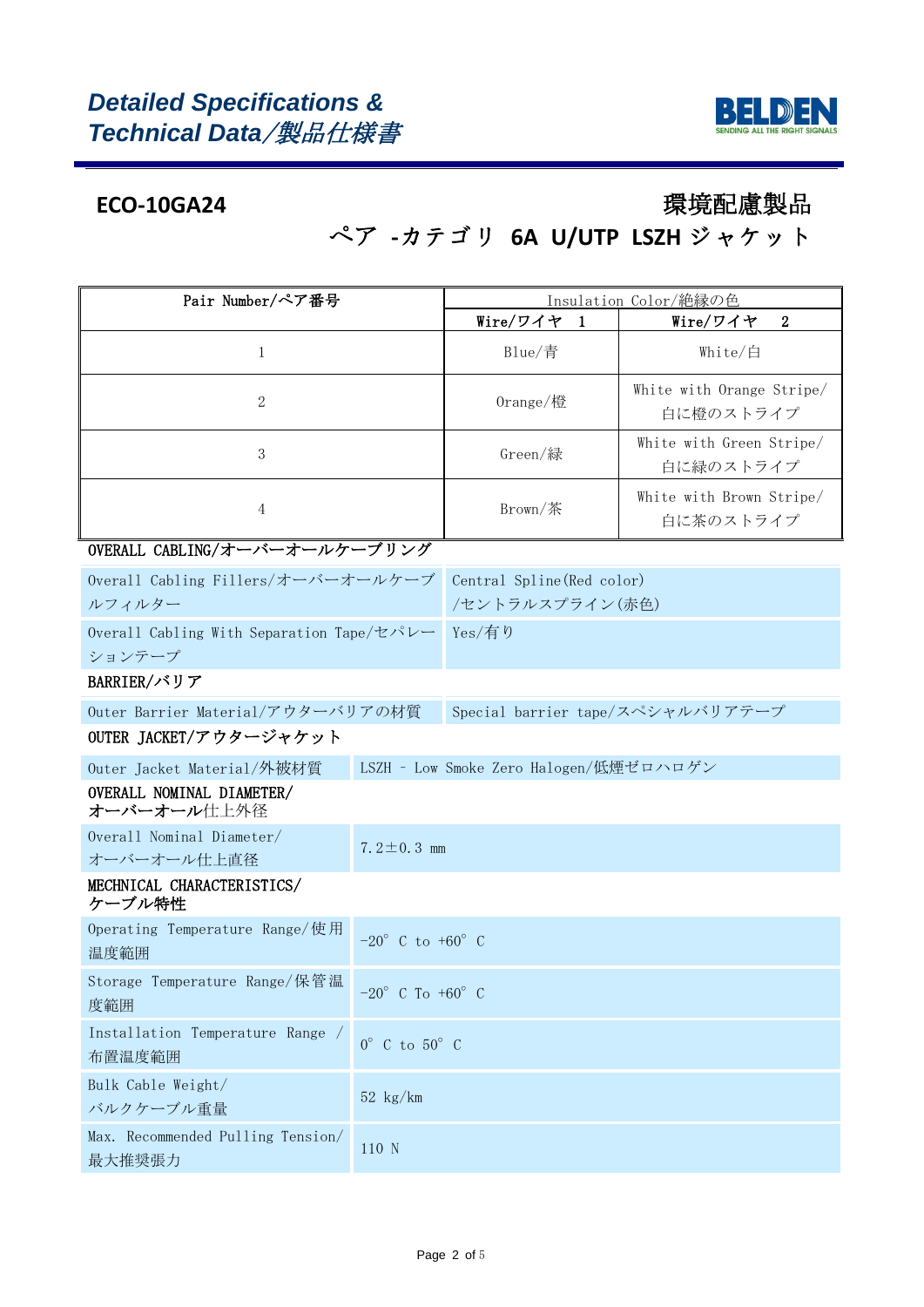

ぺア **-**カテゴリ **6A U/UTP LSZH** ジャケット

| Min. Bend Radius (Installation)/<br>最小曲げ半径 (固定)                                                             | $50 \text{ mm}$                         |
|-------------------------------------------------------------------------------------------------------------|-----------------------------------------|
| Elongation<br><b>Break</b><br>of<br>the<br>at<br>Conductors/<br>破断時の伸び率:導体                                  | 10%                                     |
| Minimum Elongation at Break of the<br>Insulation/破断時の伸び率(最<br>小) : 絶縁                                       | 100%                                    |
| Minimum Elongation at Break of the<br>Sheath/破断時の伸び率(最小):シ<br>ース                                            | 100%                                    |
| APPLICABLE SPECIFICATION AGENCY COMPLIANCE/規格対応と準拠<br>APPLICABLE STANDARDS/適用基準                             |                                         |
| IEC Specification/ IEC 規格                                                                                   | 61156-5 Category/カテゴリ 6A                |
| IEEE Standard/ IEEE スタンダード                                                                                  | IEEE 802.3bt Type1, Type2, Type3, Type4 |
| TIA Specification/ TIA 規格                                                                                   | TIA 568.2-D                             |
| EU RoHS Compliant/指令 (Y/N)                                                                                  | Y/適合                                    |
| EU RoHS Compliance Date/指令取得<br>目                                                                           | Jan 2013/2013年1月                        |
| IEC Standards/IECスタンダード                                                                                     | IEC61156-5(2009), ISO/IEC 11801(2017)   |
| FLAME TEST/難燃性テスト                                                                                           |                                         |
| Flame Test/難燃性テスト                                                                                           | IEC 60332-1                             |
| Smoke density acc. to IEC $61034-1/2$<br>transmittance/ 煙濃度試験(IEC<br>$61034 - 1/2$                          | $\geq 60\%$                             |
| Amount of halogen acid gas acc. to<br>IEC 60754-1/2 / IEC 60754-1/2 $\rightarrow$ pH $> 4.3$<br>ロゲン酸ガス酸性度測定 |                                         |
| Amount of halogen acid gas acc. to<br>IEC 60754-1/2 / IEC 60754-1/2 $\rightarrow$<br>ロゲン酸ガス酸性度測定            | $\langle 10 \mu S/mm$                   |
| SUITABILITY/適合性                                                                                             |                                         |
| Suitability - Indoor $(Y/N)$ /<br>敷設環境                                                                      | Y/屋内                                    |
| PLENUM/NON-PLENUM プレナム                                                                                      |                                         |
| Plenum (Y/N) /プレナム                                                                                          | $\, {\rm N}$                            |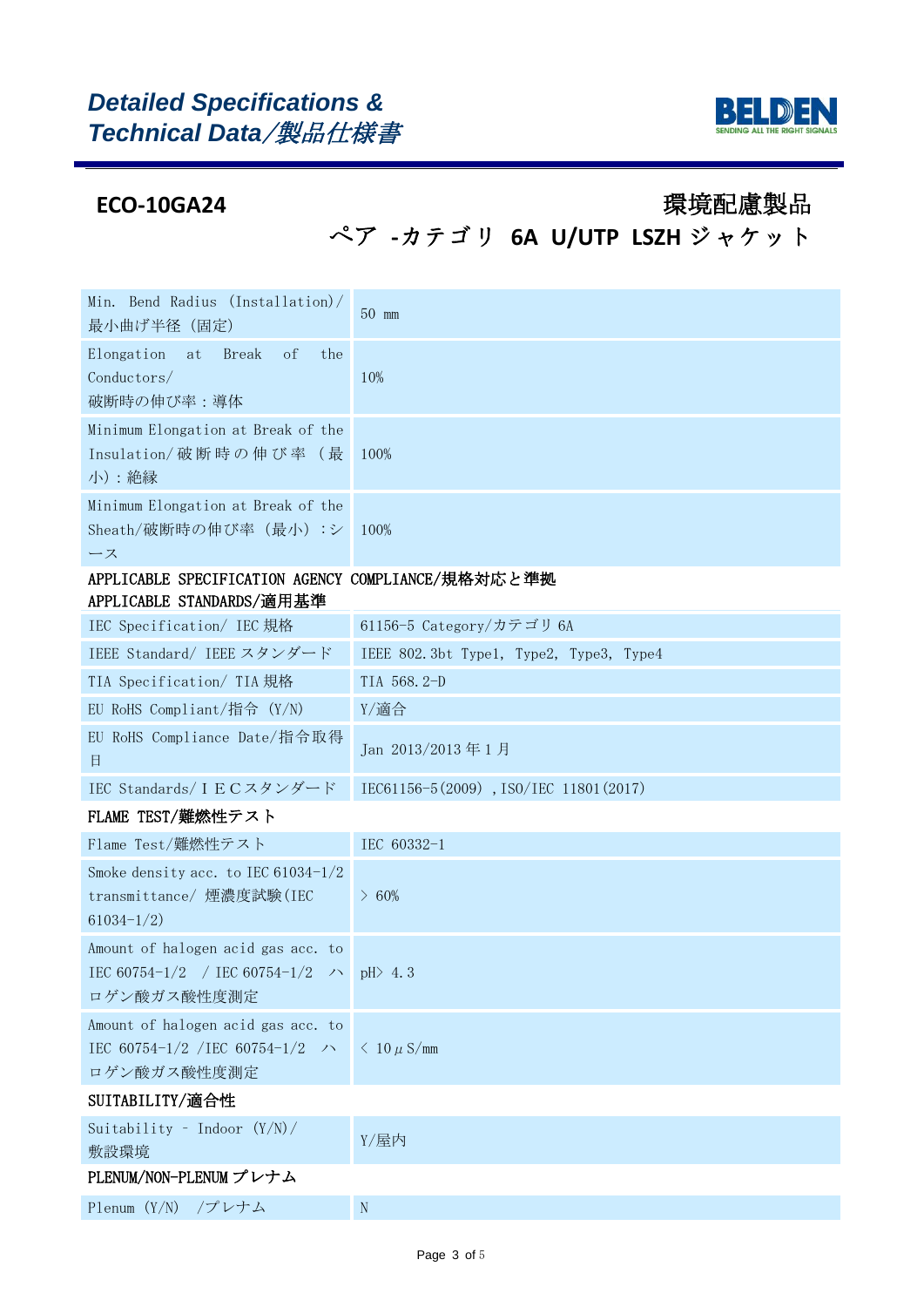

# ぺア **-**カテゴリ **6A U/UTP LSZH** ジャケット

### ELECTRICAL CHARACTERISTICS/電気的 特性

| 可工                                                                                                               |                              |
|------------------------------------------------------------------------------------------------------------------|------------------------------|
| Maximum operating voltage (for all<br>temperatures cable is intended to be<br>used) /最大動作電圧 (すべての温度で<br>使用できる)   | 72Vdc                        |
| Dielectric strength<br>conductor-conductor and<br>conductor-screen (2 sec.) /耐電圧 導<br>体-導体 および 導体-スクリーン (2<br>秒) | $2.5$ k $Vdc$                |
| Nom. Mutual Capacitance @ 1 KHz/相互<br>容量@ 1 KHz                                                                  | 5.6 $nF/100m$                |
| Maximum Capacitance Unbalance/ 最大<br>容量不平衡                                                                       | 160 pF/100m                  |
| Nominal Velocity of Propagation (for<br>information only) /伝搬速度(参考値)                                             | 67%                          |
| Maximum Delay Skew /最大遅延スキュ                                                                                      | $45 \text{ ns}/100 \text{m}$ |
| Maximum Conductor DC Resistance @ 20<br>Deg. C /最大導体 DC 抵抗@ 20℃                                                  | 95 Ohms/km                   |
| Maximum DCR Unbalance within a<br>pair/between pairs@ 20 Deg.C/ペア間<br>の最大 DCR アンバランス@ 20 Deg. C                  | $2\frac{\frac{9}{2}}{4\%}$   |
| Minimum Insulation Resistance/最少絶<br>縁抵抗                                                                         | 5000 MQ. km                  |

### TRANSMISSION CHARACTERISTICS/伝送特性

### Horizontal Cable transmission characteristics Table 1: /水平ケーブル伝送特性表 1:

| High frequency (at 20°C)/高周波数 |      |      |      |      |       |      |      |      |      |      |      |      |      |      |
|-------------------------------|------|------|------|------|-------|------|------|------|------|------|------|------|------|------|
| タイプ                           |      | 4    | 10   | 16   | 31.25 | 62.5 | 100  | 125  | 200  | 250  | 300  | 500  | 600  | 650  |
| 標準減衰量 (dB/100m)               | 2.1  | 3.8  | 5.9  | 7.5  | 10.5  | 15.0 | 19.1 | 21.5 | 27.6 | 31.1 | 34.3 | 45.3 | 50.1 | 52.3 |
| 近端漏減衰量(dB)                    | 75.3 | 66.3 | 60.3 | 57.2 | 52.9  | 48.4 | 45.3 | 43.8 | 40.8 | 39.3 | 38.1 | 34.8 | 33.6 | 33.1 |
| 電力和近端漏話減衰量                    | 72.3 | 63.3 | 57.3 | 54.2 | 49.9  | 45.4 | 42.3 | 40.8 | 37.8 | 36.3 | 35.1 | 31.8 | 30.6 | 30.1 |
| (dB)                          |      |      |      |      |       |      |      |      |      |      |      |      |      |      |
| リターンロス (dB)                   | 20.0 | 23.0 | 25.0 | 25.0 | 23.6  | 21.5 | 20.1 | 19.4 | 18.0 | 17.3 | 17.3 | 17.3 | 17.3 | 17.3 |
| インピーダンス上限                     | 115  | 115  | 115  | 115  | 115   | 115  | 115  | 115  | 115  | 115  | 122  | 122  | 130  | 130  |
| インピーダンス下限                     | 85   | 85   | 85   | 85   | 85    | 85   | 85   | 85   | 85   | 85   | 78   | 78   | 70   | 70   |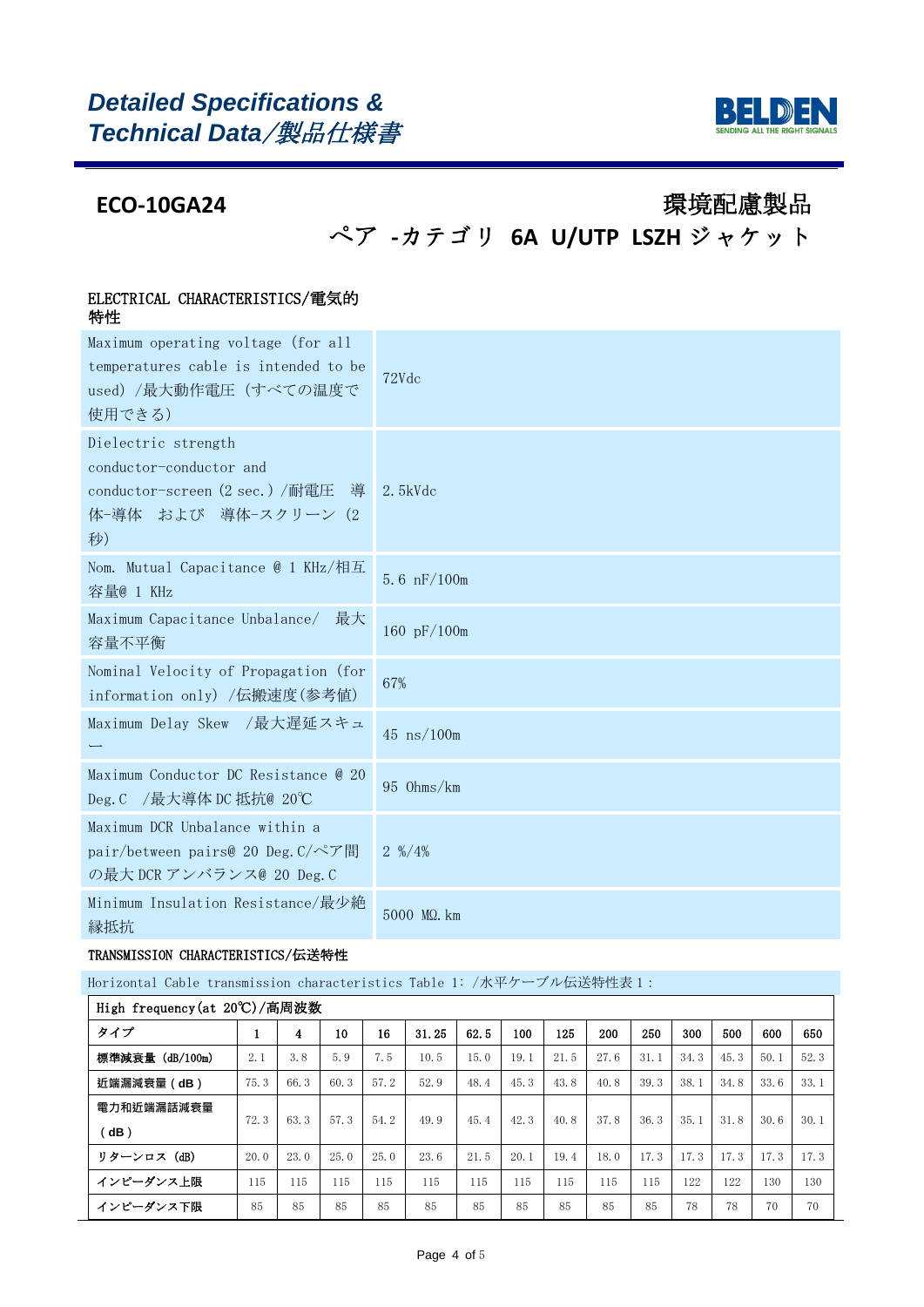# *Detailed Specifications & Technical Data*/製品仕様書



## **ECO-10GA24** 環境配慮製品

## ぺア **-**カテゴリ **6A U/UTP LSZH** ジャケット

| TCL $\nu \stackrel{\sim}{\sim} \nu$ 1 (dB) | 40.0 | 34.0 | 30.0 | 28.0 | 25.1 | 22.0 | 20.0 | 19.0 | 17.0 | 16.0 |      |      |      |      |
|--------------------------------------------|------|------|------|------|------|------|------|------|------|------|------|------|------|------|
| 等レベル横方向返還損                                 | 35.0 | 23.0 | 15.0 | 10.9 |      |      |      |      |      |      |      |      |      |      |
| ddB)                                       |      |      |      |      |      |      |      |      |      |      |      |      |      |      |
| 遠端減衰対漏話比(dB)                               | 68.0 | 56.0 | 48.0 | 43.9 | 38.1 | 32.1 | 28.0 | 26.1 | 22.0 | 20.0 | 18.5 | 14.0 | 12.4 | 11.7 |
| 電力遠端減衰対漏話比                                 | 65.0 | 53.0 | 45.0 | 40.9 | 35.1 | 29.1 | 25.0 | 23.1 | 19.0 | 17.0 | 15.5 | 11.0 | 9.4  | 8.7  |
| (dB)                                       |      |      |      |      |      |      |      |      |      |      |      |      |      |      |
| PS ANEXT (dB)                              | 67.0 | 67.0 | 67.0 | 67.0 | 67.0 | 65.6 | 62.5 | 61.0 | 58.0 | 56.5 | 55.3 | 52.0 | 50.8 | 50.3 |
| <b>PS AACR-F(dB)</b>                       | 67.0 | 66.2 | 58.2 | 54.1 | 48.3 | 42.3 | 38.2 | 36.3 | 32.2 | 30.2 | 28.7 | 24.2 | 22.6 | 21.9 |
| 伝搬遅延(ns/100m)                              | 570  | 552  | 545  | 543  | 540  | 539  | 538  | 537  | 537  | 536  | 536  | 536  | 535  | 535  |

**NOTES** 

Notes/注釈 -Jacket sequentially marked.

-Limits for 1MHz ,600MHz, 650MHz are for information only

### PUT-UPS AND COLORS: /販売数量と色

| Item/型番            | Description/製品説明             | Put-Up<br>(meters.)/巻き<br>(メートル) | Ship Weight<br>(kg)/積込重量 | Jacket Color/<br>ジャケット色 |
|--------------------|------------------------------|----------------------------------|--------------------------|-------------------------|
| ECO-10GA24 2SM305M | 4PR 23 AWG CAT 6A U/UTP LSZH | 305                              | 18.5                     | LIGHT BLUE/水            |
| ECO-10GA24 008305M | 4PR 23 AWG CAT 6A U/UTP LSZH | 305                              | 18.5                     | $GRAY/\overline{K}$     |
| ECO-10GA24 009305M | 4PR 23 AWG CAT 6A U/UTP LSZH | 305                              | 18.5                     | WHITE/白                 |

### Revision Number: 3 Revision Date: 19/10/2020

©Copyright 2020 Belden, Inc

All Rights Reserved.

Although Belden ("Belden") makes every reasonable effort to ensure their accuracy at the time of this publication, information and specifications described herein are subject to error or omission and to change without notice, and the listing of such information and specifications does not ensure product availability.

\_\_\_\_\_\_\_\_\_\_\_\_\_\_\_\_\_\_\_\_\_\_\_\_\_\_\_\_\_\_\_\_\_\_\_\_\_\_\_\_\_\_\_\_\_\_\_\_\_\_\_\_\_\_\_\_\_\_\_\_\_\_\_\_\_\_\_\_\_\_\_\_\_\_\_\_\_\_\_\_\_\_\_\_\_\_\_\_\_\_\_

Belden provides the information and specifications herein on an "AS IS" basis, with no representations or warranties, whether express, statutory or implied. In no event will Belden be liable for any damages (including consequential, indirect, incidental, special, punitive, or exemplary damages) whatsoever, even if Belden has been advised of the possibility of such damages, whether in an action under contract, negligence or any other theory, arising out of or in connection with the use, or inability to use, the information or specifications described herein.

All sales of Belden products are subject to Belden's standard terms and conditions of sale.

Belden believes this product to be in compliance with the following environmental regulations: California Proposition 65 Consent Judgment For Wire & amp; Cable Mfgs.(San Francisco Superior Court Nos. 312962 And 320342); EU RoHS (Directive 2002/95/EC, 27-Jan2003); Material manufactured prior to the compliance date may still be in stock at Belden facilities and in our Distributor's inventory. EU ELV (Directive 2000/53/EC, 18-Sept-2000); EU WEEE (Directive 2002/96/EC, 27-Jan-2003); And EU BFR (Directive 2003/11/EC, 6-Feb2003). The information provided in this Product Disclosure, and the identification of materials listed as reportable or restricted within the Product Disclosure, is correct to the best of Belden's knowledge, information and belief at the date of its publication. The information provided in the Product Disclosure is designed only as a general guide for the safe handling, storage, and any other operation of the product itself or the one that it becomes a part of. This Product Disclosure is not to be considered a warranty or quality specification. Regulatory information is for guidance purposes only. Product users are responsible for determining the applicability of legislation and regulations based on their individual usage of the product.

Belden declares this product to be in compliance with EU LVD (Low Voltage Directive 73/23/EEC), as amended by directive 93/68/EEC.